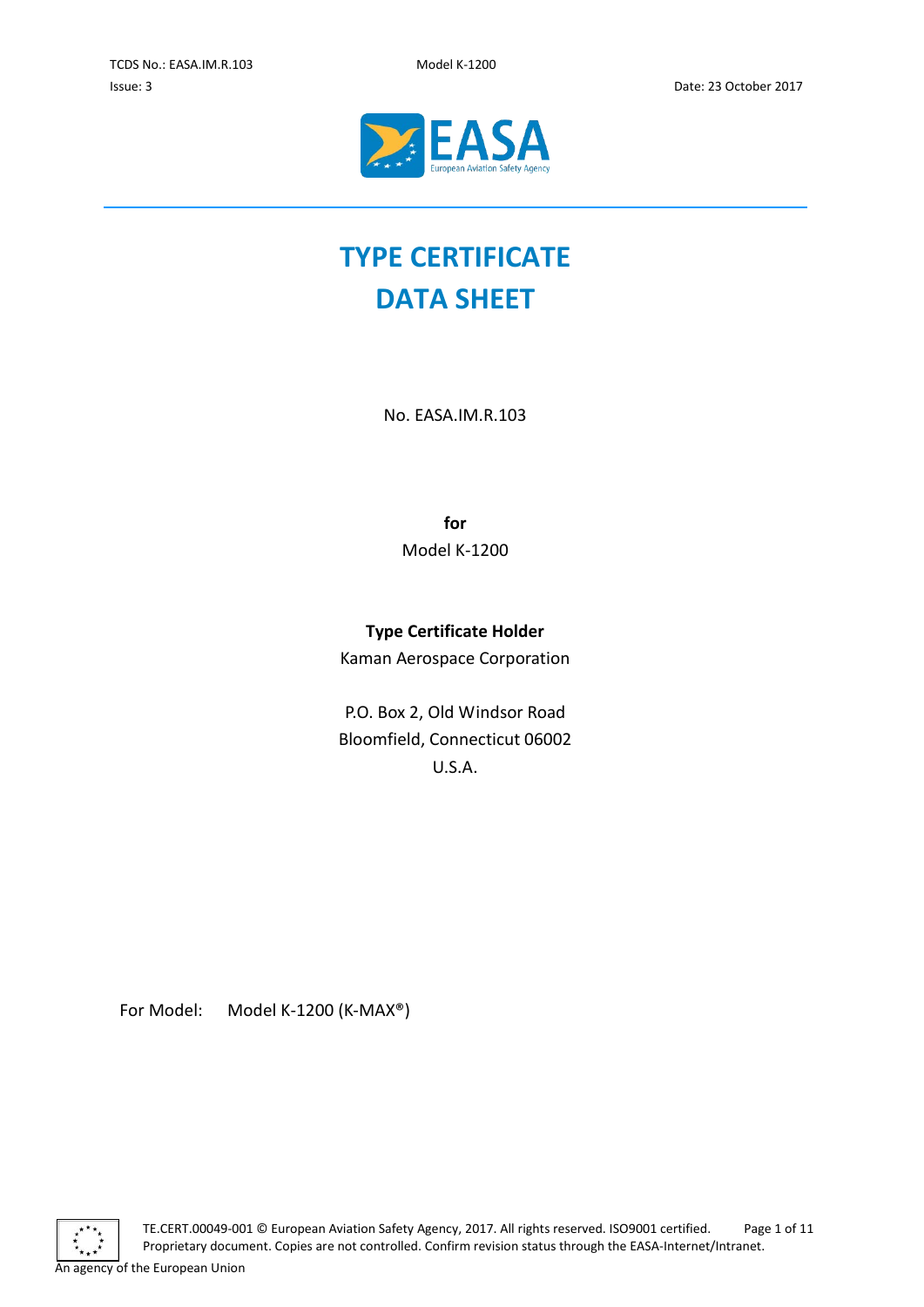# **TABLE OF CONTENTS**

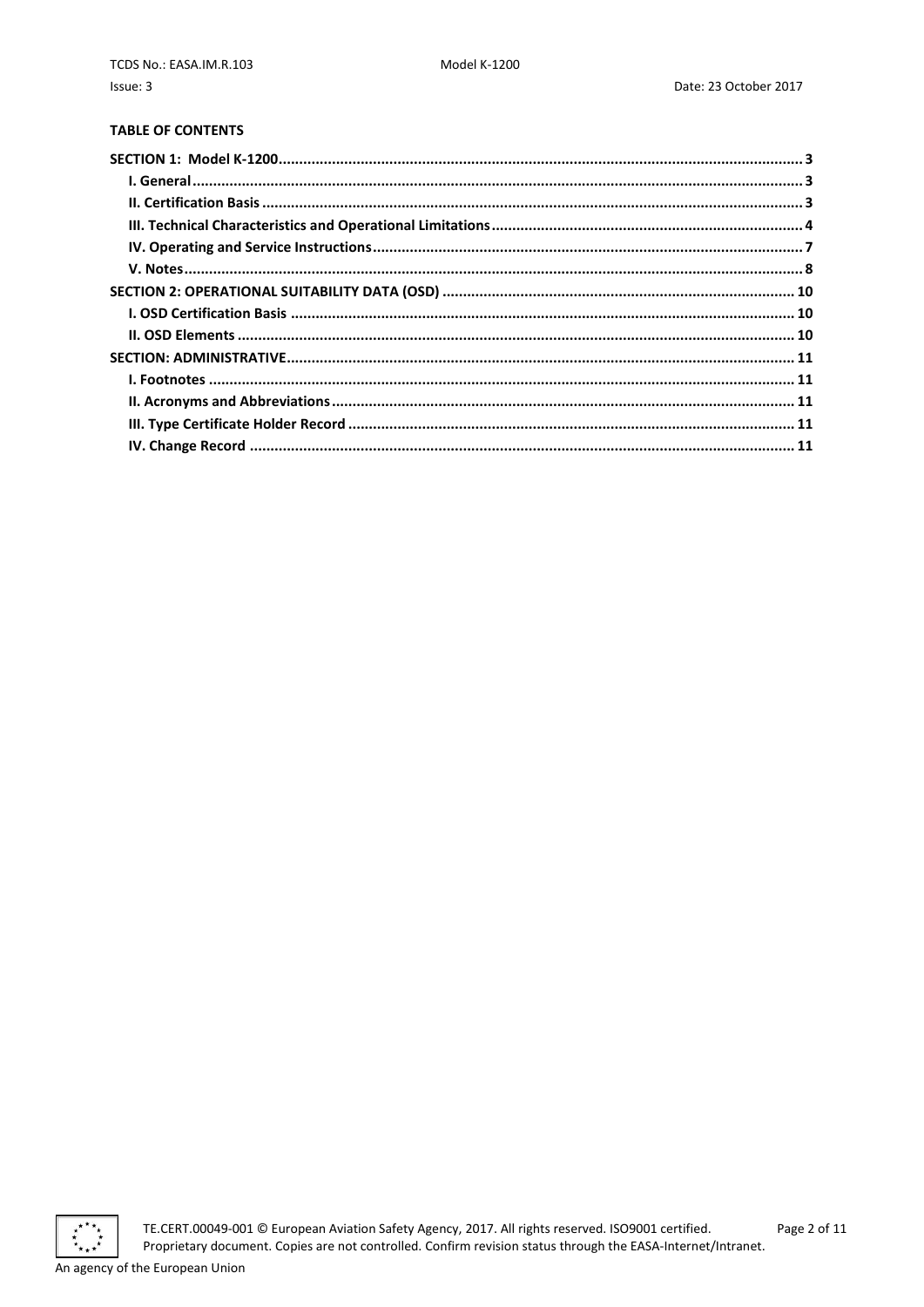#### <span id="page-2-0"></span>**SECTION 1: Model K-1200**

#### <span id="page-2-1"></span>I. General

- 1. Type/ Model/ Variant
- 1.1 Type Model K-1200 1.2 Model Model K-1200  $1.3$  Variant  $-$ 2. Airworthiness Category Small Rotorcraft (Normal Category) 3. Manufacturer **Kaman Aerospace Corporation** P.O. Box 2, Old Windsor Road Bloomfield, Connecticut 06002 U.S.A. 4. Type Certification Application Date to FAA: 30 July 1990 (State of Design Authority) to LBA: 6 May 1996 to ACG: 12 August 1999 5. State of Design Authority Federal Aviation Administration (FAA), USA 6. Type Certificate Date by FAA: 30 August 1994 by LBA: 15 November 1996 by ACG: 31 March 2000 7. Type Certificate n° by FAA: TR7BO by LBA: 3069 by ACG: DF 010 – ACG 8. Type Certificate Data Sheet n° by FAA: TR7BO by LBA: 3069 by ACG: DF 010 – ACG 9. EASA Type Certification Date 28 September 2003, in accordance with CR (EU) 748/2012, Article 3, 1., (a),

#### <span id="page-2-2"></span>II. Certification Basis

1. Reference Date for determining the applicable requirements

30 July 1990

2<sup>nd</sup> bullet, 2<sup>nd</sup> indented bullet.

2. Airworthiness Requirements

FAR Part 27 effective 1 February 1965 and Amdts. 27-1 through 27-28. Maximum mass of 3 175 kg (7 000 lb) without external load, approved 23 June 2005: FAR Part 27, effective 1 February 1965 and Amdts. 27-1 through 27-37, except FAR 27.561 (c), 27.865 (b)(3)(ii) and 27.1365 (c). Compliance with instrument flight rules (IFR) operational requirements of Appendix B to FAR 27. Personnel carrying device system (PCDS): applicable portions of FAR 27.865, Amdt. 27-36 for human external cargo (HEC).

Avionics, Loud Hailer, Anti-Collision Lights, and Lateral and Longitudinal Trim Actuators Replacement: CS 27 Amdt. 4: 27.1309 (a)(b)(c), 27.1316 (a)(1)(2)(b), 27.1317 (a)(1)(2)(3)(4)(b)(c)(d)(1)(2)(3), and, CS A27.4 effective at s/n A94-0039, and subsequent.

Parking Brake Replacement:

CS 27 Amdt. 4: 27.1309 (a)(c) effective at s/n A94-0039, and subsequent.

3. Special Conditions none 4. Exemptions Grant of Exemption from FAR 27.1 (a), Exemption n° 6433 (Regulatory Docket n° 009SW), dated 25 April 1996 (maximum weight 2 948 kg (6 500 lb) 5. Deviations none



TE.CERT.00049-001 © European Aviation Safety Agency, 2017. All rights reserved. ISO9001 certified. Page 3 of 11 Proprietary document. Copies are not controlled. Confirm revision status through the EASA-Internet/Intranet. An agency of the European Union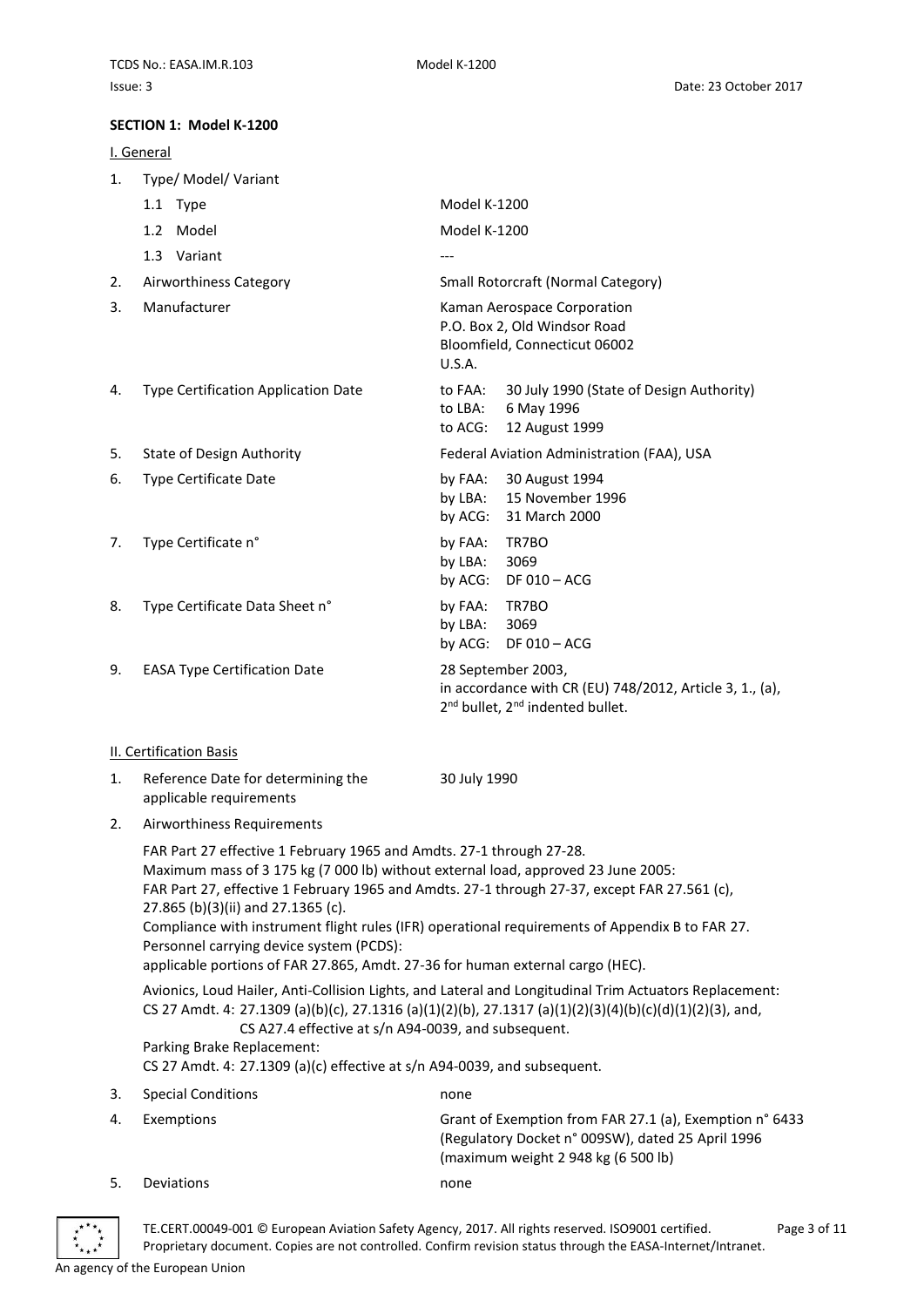TCDS No.: FASA.IM.R.103 Model K-1200 Issue: 3 Date: 23 October 2017

established

- 6. Equivalent Safety Findings FAR 29.173 (b)
- 7. Requirements elected to comply Compliance with the falling and blowing snow
- 8. Environmental Protection Requirements
	-

8.1 Noise Requirements ICAO Annex 16, Volume I, Amdt. 4. Neither Chapter 8 nor 11 are applicable because this helicopter is specifically designed and used for agricultural, fire-fighting or external load-carrying purposes. Therefore, there are no noise certification levels for this product and there is no need to issue a TCDSN.

requirement of FAR 27.1093 (b)(1)(ii) has been

8.2 Emission Requirements ICAO, Annex 16, Volume II, Amdt. 3, Part II for the prevention of intentional fuel venting

9. Operational Suitability Data (OSD) see SECTION 2 below

#### <span id="page-3-0"></span>**III. Technical Characteristics and Operational Limitations**

| 1. | Type Design Definition    | K-1200 Engineering Description                                                                                                                                                                                                                                                                                                                                                                                                                                                                                                                                                                                                                                                                                                                                                                                                                       |
|----|---------------------------|------------------------------------------------------------------------------------------------------------------------------------------------------------------------------------------------------------------------------------------------------------------------------------------------------------------------------------------------------------------------------------------------------------------------------------------------------------------------------------------------------------------------------------------------------------------------------------------------------------------------------------------------------------------------------------------------------------------------------------------------------------------------------------------------------------------------------------------------------|
| 2. | Description               | Single gas turbine engine; two 2-bladed main rotors<br>based on the "Kaman Intermeshing System", driven by<br>twin shafts of a single transmission; empennage without<br>tail rotor; fuselage of metal-composite structure with<br>tricycle-type landing gear.                                                                                                                                                                                                                                                                                                                                                                                                                                                                                                                                                                                       |
| 3. | Equipment                 | The basic required equipment, as prescribed in the<br>applicable airworthiness regulations (see Certification<br>Basis), must be installed in the helicopter for certification.<br>In addition, the following approved RFM is required:<br>Kaman K-1200 Helicopter Rotorcraft Flight Manual (see<br>Section IV number 1).<br>Furthermore the national regulations have to be taken<br>into account and built in before registration.<br>Additionally all equipment is certified when:<br>- it is mentioned in an FAA-approved Rotorcraft Flight<br>Manual Supplement to the under section IV mentioned<br>Rotorcraft Flight Manual, and,<br>- the certification basis is met, and,<br>- it is FAA-approved before, or EASA-approved, after<br>1 December 2006.<br>See also the K-1200 Master Minimum Equipment List<br>(MMEL) in Section 2 No. II.1. |
| 4. | <b>Dimensions</b>         |                                                                                                                                                                                                                                                                                                                                                                                                                                                                                                                                                                                                                                                                                                                                                                                                                                                      |
|    | 4.1 Fuselage              | Length:<br>12.70 m<br>Width hull:<br>3.80 m<br>4.10 m<br>Height:                                                                                                                                                                                                                                                                                                                                                                                                                                                                                                                                                                                                                                                                                                                                                                                     |
|    | <b>Main Rotors</b><br>4.2 | Diameter (each):<br>14.70 m                                                                                                                                                                                                                                                                                                                                                                                                                                                                                                                                                                                                                                                                                                                                                                                                                          |
|    | <b>Tail Rotor</b><br>4.3  | None                                                                                                                                                                                                                                                                                                                                                                                                                                                                                                                                                                                                                                                                                                                                                                                                                                                 |
| 5. | Engine                    |                                                                                                                                                                                                                                                                                                                                                                                                                                                                                                                                                                                                                                                                                                                                                                                                                                                      |
|    | 5.1 Model                 | Honeywell (former: Textron Lycoming, Allied Signal)<br>1 x Model T5317A-1                                                                                                                                                                                                                                                                                                                                                                                                                                                                                                                                                                                                                                                                                                                                                                            |



TE.CERT.00049-001 © European Aviation Safety Agency, 2017. All rights reserved. ISO9001 certified. Page 4 of 11 Proprietary document. Copies are not controlled. Confirm revision status through the EASA-Internet/Intranet. An agency of the European Union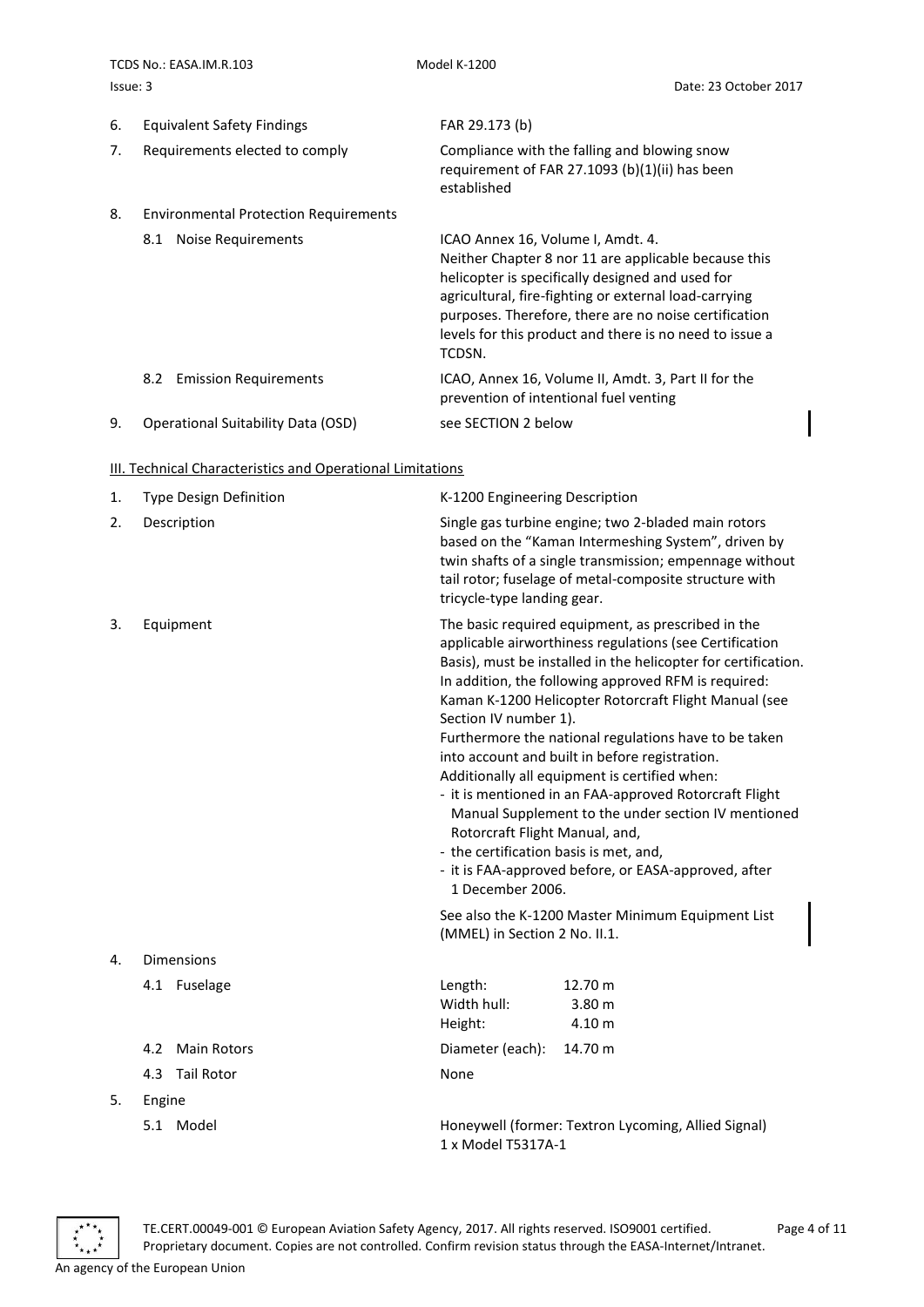| 5.2 Type Certificate | FAA TC/TCDS n°:                | E17EA |
|----------------------|--------------------------------|-------|
|                      | LBA TC/TCDS n°: 7027           |       |
|                      | EASA TC/TCDS $n^{\circ}$ : n/a |       |

- 5.3 Limitations
	- 5.3.1 Installed Engine Limits

|              | Engine torque<br>pressure<br>[hPa (psi)] | Gas generator<br>speed limits*<br>[rpm (%)] | Exhaust Gas<br>Temperature (T <sub>9</sub> )<br>[°C] |
|--------------|------------------------------------------|---------------------------------------------|------------------------------------------------------|
| TKOF (5 min) | 4 4 8 2 (65)                             | 26 400 (105.0)                              | 648                                                  |
| <b>MCP</b>   | 4 206 (61)                               | 25 400 (101.0)                              | 626                                                  |
|              |                                          | $*$ 25 150 rpm = 100%                       |                                                      |

Jet A, Jet A-1 and Jet B. See Note 1 and Note 2.

5.3.2 Transmission Torque Limits (torque pressure)

|             | No external load<br>[hPa (psi)] | With external load<br>[hPa (psi)]                     |
|-------------|---------------------------------|-------------------------------------------------------|
| <b>TKOF</b> | 2 758 (40)                      | 3 999 (58) for 0 - 25 KIAS<br>3 103 (45) for >25 KIAS |
| <b>MCP</b>  | 2 758 (40)                      | 3 103 (45) for 0 - 80 KIAS                            |

- 6. Fluids (Fuel/ Oil/ Additives)
	- 6.1 Fuel Grades JP-4, JP-5 and JP-8.
	- 6.2 Oil Engine: Type MIL-L-7808 or MIL-L-23699 (see Note 3)
	- 6.3 Additives See Note 2
- 7. Fluid capacities
	-
	-
	- 7.3 Coolant System Capacity **n/a**
- 8. Air Speed Limitations
	-
- 7.1 Fuel Fuel The Fuel tank capacity: 865 litres (228.5 US gal) Usable fuel: 830 litres (219.5 US gal) at 4 111 mm (161.83 in) behind datum (see Note 4).
- 7.2 Oil Engine: 12.1 litres (3.21 US gal) Transmission: 12.1 litres (3.21 US gal)

Transmission: Dexron II or Dexron III

- 
- 8.1 Air Speed Limits **VNE PWR ON:** no external load: 100 KIAS, sea level to 5 000 ft (1 524 m) DA<sup>1</sup>; 90 KIAS, sea level to 8 000 ft (2 438 m) DA², (IFR, see Note 5) with external load: 80 KIAS, sea level to 5 000 ft (1 524 m) DA<sup>1</sup>; 70 KIAS, sea level to 5 000 ft (1 524 m) DA<sup>1</sup>, (with HEC, see Note 6)  $V_{NE PWR OFF}: 80$  KIAS, sea level to 5 000 ft (1 524 m) DA<sup>1</sup>
	- Footnote 1,2: see 'SECTION: ADMINISTRATIVE'

8.2 Ground Speed Limits Maximum with nose wheel: locked 25 kts

unlocked 10 kts

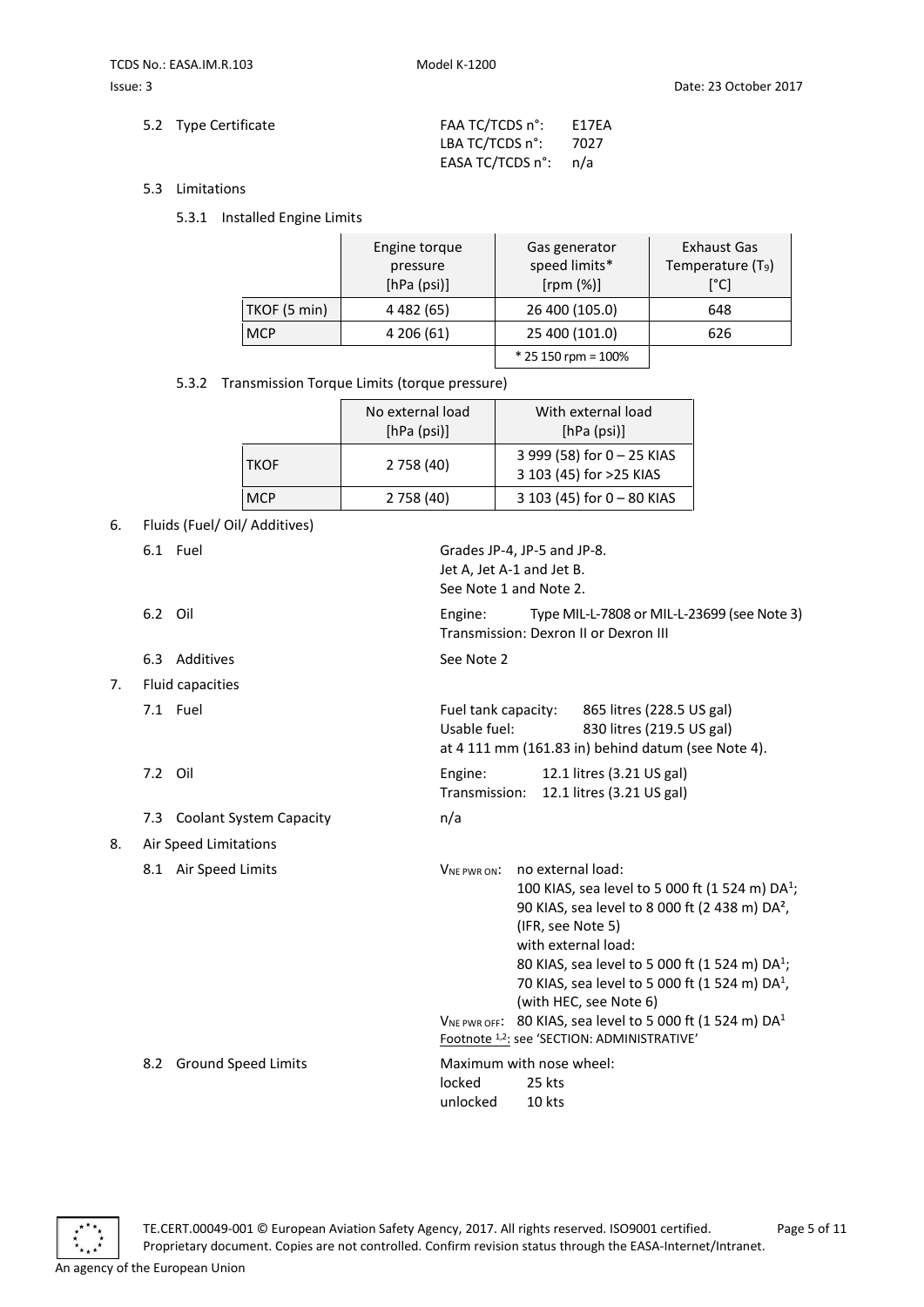| 9.  | <b>Rotor Speed Limitations</b>             | Power on:                                                       |                                |                                                                                                   |                                                        |
|-----|--------------------------------------------|-----------------------------------------------------------------|--------------------------------|---------------------------------------------------------------------------------------------------|--------------------------------------------------------|
|     |                                            | Maximum                                                         | 105% N <sub>r</sub><br>100% Nr | $(273$ rpm)<br>$(260$ rpm)                                                                        |                                                        |
|     |                                            | Minimum                                                         | 100% N <sub>r</sub>            | for ground extended operations<br>$(260$ rpm)<br>for MTOW $\leq$ 3 175 kg (7 000 lb)              |                                                        |
|     |                                            |                                                                 | 104% N <sub>r</sub>            | $(270$ rpm)                                                                                       |                                                        |
|     |                                            |                                                                 |                                | for MTOW > 3 175 kg (7 000 lb)                                                                    |                                                        |
|     |                                            |                                                                 | $104\%$ N <sub>r</sub>         | $(270$ rpm)                                                                                       |                                                        |
|     |                                            |                                                                 |                                | for MTOW > 3 175 kg (7 000 lb)<br>above 10 000 ft (3 048 m) DA                                    |                                                        |
|     |                                            | Power off:                                                      |                                |                                                                                                   |                                                        |
|     |                                            | Maximum                                                         | 100% N <sub>r</sub>            | $(260$ rpm)                                                                                       |                                                        |
|     |                                            | Minimum                                                         | 75% N <sub>r</sub>             | $(195$ rpm)                                                                                       |                                                        |
| 10. | Maximum Operating Altitude and Temperature |                                                                 |                                |                                                                                                   |                                                        |
|     | 10.1 Altitude                              | 15 000 ft<br>12 000 ft                                          | (4572 m)<br>(3658 m)           | VFR day and night<br><b>IFR</b>                                                                   |                                                        |
|     | 10.2 Temperature                           | -32°C (-25.6°F) to +48.9°C (120°F)                              |                                |                                                                                                   |                                                        |
| 11. | <b>Operating Limitations</b>               | - VFR day and night,                                            |                                | - IFR, applicable operating rules have to be followed,                                            |                                                        |
|     |                                            | for s/n limitations see Note 5.                                 |                                |                                                                                                   |                                                        |
|     |                                            | - HEC (see Note 6),                                             |                                | - Flights under icing conditions are prohibited,<br>- Acrobatic manoeuvres are prohibited.        |                                                        |
| 12. | <b>Maximum Mass</b>                        | No external load:                                               |                                |                                                                                                   |                                                        |
|     |                                            | With external load:<br>5 443 kg (12 000 lb)                     |                                | 3 175 kg (7 000 lb), see Note 7, 8 and 12.                                                        |                                                        |
|     | 13. Centre of Gravity Range                | C.G. behind STA 0<br>[mm (in)]                                  |                                | <b>Gross Mass</b><br>[kg (lb)]                                                                    | Lateral C.G. limit<br>[mm (in)]                        |
|     |                                            | 4 242 (167.0)                                                   |                                | 2 2 68 - 5 4 4 3<br>$(5000 - 12000)$                                                              |                                                        |
|     |                                            | 4 305 (169.5)                                                   |                                | 5 443 (12 000)                                                                                    |                                                        |
|     |                                            | 4 343 (171.0)                                                   |                                | 3 175 (7 000)                                                                                     | ± 32(1.25)                                             |
|     |                                            | 4 369 (172.0)                                                   |                                | 2722 - 2268<br>$(6000 - 5000)$                                                                    |                                                        |
|     |                                            |                                                                 |                                | Note: Straight-line variation between points                                                      |                                                        |
|     | 14. Datum                                  | forward of nose.                                                |                                |                                                                                                   | The datum line (STA 0) is located at 159 mm (6.265 in) |
| 15. | <b>Levelling Means</b>                     | No levelling plate.                                             |                                | Level at cockpit door sill per instructions in Section<br>and Servicing Instructions, Manual KMM. | 08-00-00 of Kaman Model K-1200 K-MAX Maintenance       |
| 16. | Minimum Flight Crew                        |                                                                 |                                | 1 pilot, at 2 743 mm (108.0 in) behind datum                                                      |                                                        |
| 17. | Maximum Passenger Seating Capacity         | n/a, (single seater)                                            |                                |                                                                                                   |                                                        |
| 18. | Passenger Emergency Exit                   | none, (single seater)                                           |                                |                                                                                                   |                                                        |
| 19. | Maximum Baggage/ Cargo Loads               | Baggage compartment:<br>226 kg (500 lb)<br>Cargo floor loading: |                                |                                                                                                   |                                                        |



TE.CERT.00049-001 © European Aviation Safety Agency, 2017. All rights reserved. ISO9001 certified. Page 6 of 11 Proprietary document. Copies are not controlled. Confirm revision status through the EASA-Internet/Intranet. An agency of the European Union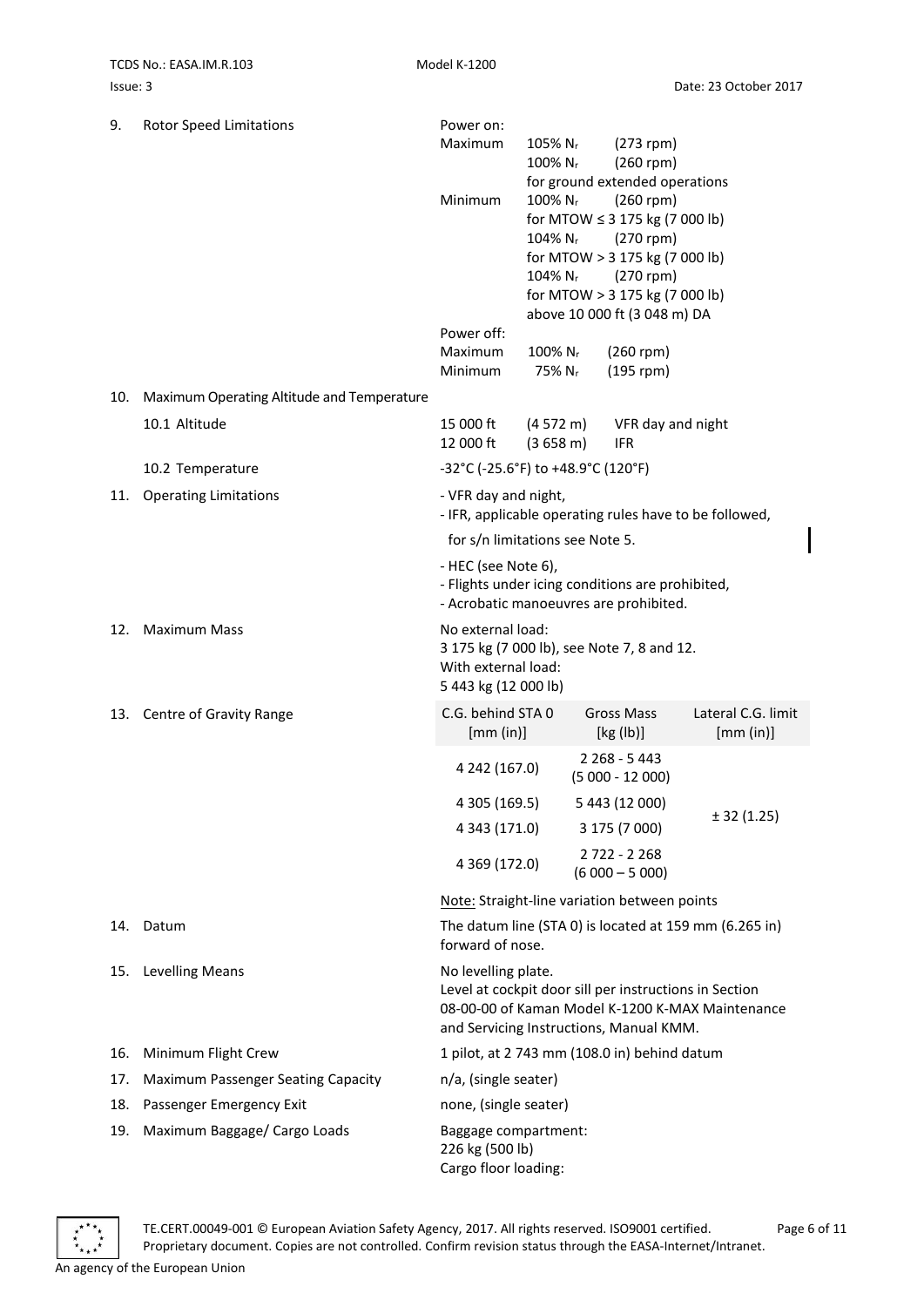<span id="page-6-0"></span>

|    |                                        | 488 kg/m <sup>2</sup> (100 lb/ft <sup>2</sup> )                                                                                                                                                            |
|----|----------------------------------------|------------------------------------------------------------------------------------------------------------------------------------------------------------------------------------------------------------|
|    | 20. Rotor Blade Control Movement       | For rigging information, refer to Section 67-00-00 of<br>Kaman Model K-1200 K-MAX Maintenance and Servicing<br>Instructions, Manual KMM.                                                                   |
|    | 21. Auxiliary Power Unit (APU)         | n/a                                                                                                                                                                                                        |
|    | 22. Life-limited Parts                 | Refer to Chapter 04 "Airworthiness Limitations" of<br>Kaman Model K-1200 K-MAX Maintenance and Servicing<br>Instructions, Manual KMM.                                                                      |
|    | 23. Wheels and Tyres                   | 3-wheel tricycle landing gear (1 nose, 2 main)                                                                                                                                                             |
|    | IV. Operating and Service Instructions |                                                                                                                                                                                                            |
| 1. | <b>Flight Manual</b>                   | Kaman K-1200 Helicopter Rotorcraft Flight Manual,<br>FAA-approved 30 August 1994, or subsequent approved <sup>3</sup><br>revisions.                                                                        |
|    |                                        | Kaman K-1200 EASA approved Rotorcraft Flight Manual<br>Supplement No. 2, Baseline Issue, or subsequent EASA-<br>approved revisions.                                                                        |
|    |                                        | Footnote <sup>3</sup> : see 'SECTION: ADMINISTRATIVE'                                                                                                                                                      |
| 2. | <b>Maintenance Manual</b>              | Kaman Model K-1200 K-MAX Maintenance and Servicing<br>Instructions, Manual KMM.                                                                                                                            |
| 3. | <b>Structural Repair Manual</b>        | none                                                                                                                                                                                                       |
| 4. | Weight and Balance Manual              | Section 07 of Kaman K-1200 Helicopter Rotorcraft Flight<br>Manual, FAA-approved 30 August 1994, or subsequent<br>approved <sup>3</sup> revisions.<br>Footnote <sup>3</sup> : see 'SECTION: ADMINISTRATIVE' |
| 5. | <b>Illustrated Parts Catalogue</b>     | Kaman Model K-1200 K-MAX Parts Catalogue                                                                                                                                                                   |
| 6. | <b>Miscellaneous Manuals</b>           | K-MAX Wiring Diagram Manual, Rev. 1,<br>dated 1 December 2011.                                                                                                                                             |
| 7. | Service Letters and Service Bulletins  | As published by K-1200 K-Max Publication List                                                                                                                                                              |
| 8. | <b>Required Equipment</b>              | Section 07 of Kaman K-1200 Helicopter Rotorcraft Flight<br>Manual lists removable items. All other equipment is<br>required. FAA-approved 30 August 1994 or subsequent                                     |

approved<sup>3</sup> revisions.

Footnote<sup>3</sup>: see 'SECTION: ADMINISTRATIVE'

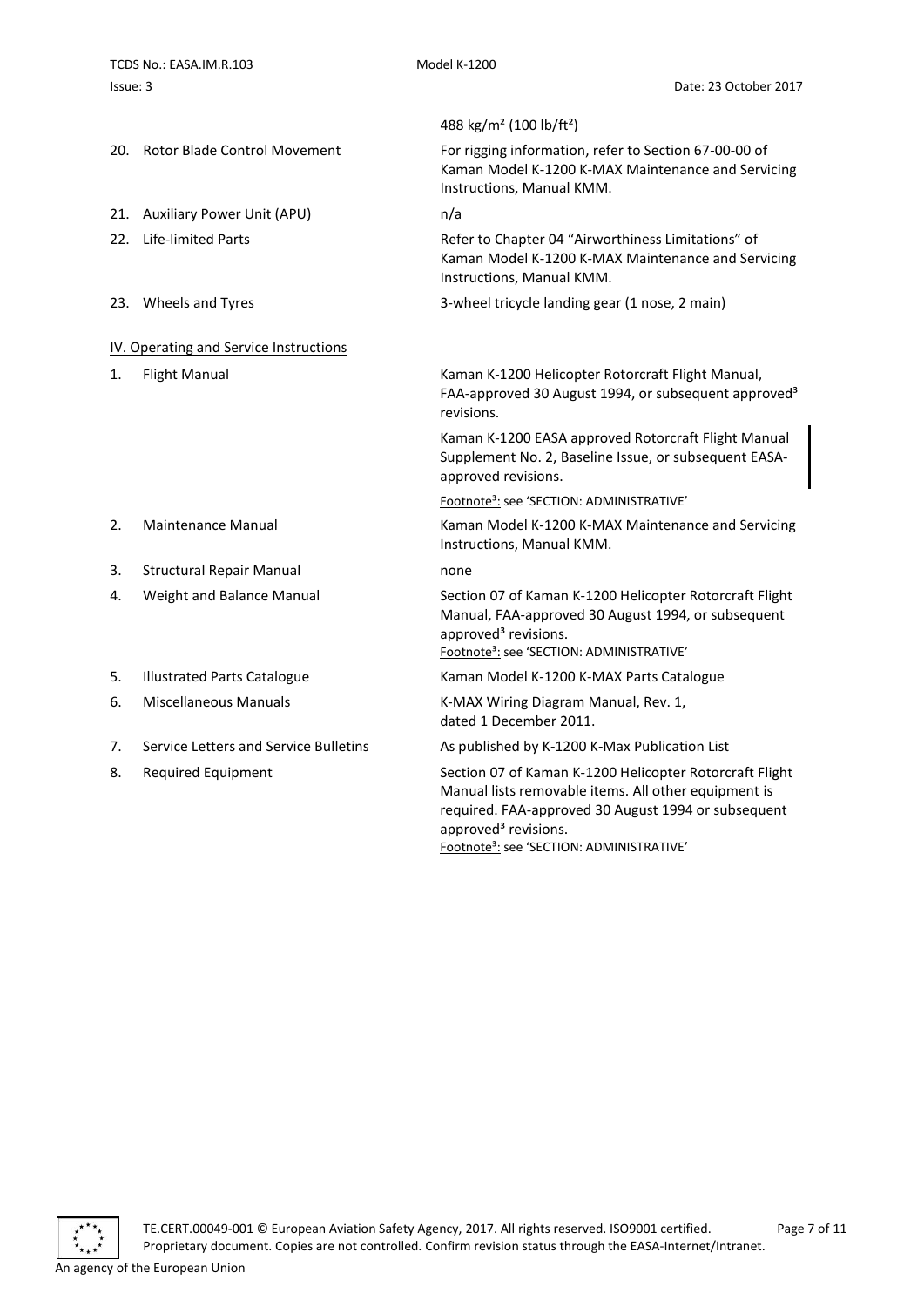# <span id="page-7-0"></span>V. Notes

- 1. See Section 10 of the approved<sup>3</sup> Rotorcraft Flight Manual for the complete listing of approved Jet A, Jet A-1, Jet B, MIL-T-5624 and all equivalent fuels. Equivalent fuel:
	- MIL-T-83133, Grade JP-8, may also be used.
	- Use of kerosene fuels (JP-4 or JP-5) should be avoided when starting at ambient temperatures below -12°C (10°F).
	- Commercial fuels made to conform to ASTM Specification D 1655 do not contain anti-icing additives unless specified by bulk purchaser. Care must be taken with these fuels with respect to water contamination and flight conditions.

Footnote<sup>3</sup>: see 'SECTION: ADMINISTRATIVE'

2. Anti-icing, anti-corrosion and biocidal additives specified in Section 10 of the approved<sup>3</sup> Rotorcraft Flight Manual may be used singly or in any combination. The specified additives should not be added to fuel MIL-T-5624, Grades JP-4 and JP-5, or to fuel MIL-T-83133, Grade JP-8, since they are already present in these fuels.

Footnote<sup>3</sup>: see 'SECTION: ADMINISTRATIVE'

- 3. Approved engine oil brands are listed in Section 10 of the approved<sup>3</sup> Rotorcraft Flight Manual. Footnote<sup>3</sup>: see 'SECTION: ADMINISTRATIVE'
- 4. Current weight-and-balance report, including list of equipment included in certificated empty weight, and loading instructions, when necessary, must be provided for each type helicopter at the time of original certification.

See approved<sup>3</sup> Rotorcraft Flight Manual loading section for fuel weight and moment-arm variations with fuel type and fuel quantity.

Footnote<sup>3</sup>: see 'SECTION: ADMINISTRATIVE'

- 5. Operation under the instrument flight rules (IFR) of Appendix B of FAR 27 approved 14 May 1999 for Serial Numbers A94-0002 through A94-0038 only. See approved<sup>3</sup> Rotorcraft Flight Manual for limitations, operational requirements, required equipment, and weight-and-balance considerations. Footnote<sup>3</sup>: see 'SECTION: ADMINISTRATIVE'
- 6. A personnel carrying device system (PCDS) for carrying human external cargo (HEC) was approved 13 February 1998. The PCDS is limited to carriage of personnel that is a flight crewmember or a flight crewmember trainee or that performs an essential function in connection with the external-load operation or that is necessary to accomplish the work activity directly associated with that operation. See approved<sup>3</sup> Rotorcraft Flight Manual for limitations, operational requirement, and weight-andbalance considerations.

Footnote<sup>3</sup>: see 'SECTION: ADMINISTRATIVE'

- 7. The helicopter is certificated for special operations of (approved 9 June 1995):
	- Agriculture as defined in the following paragraph:

'Agricultural aircraft operation' means the operation of an aircraft for the purpose of (1) dispensing any economic poison, (2) dispensing any other substance intended for plant nourishment, soil treatment, propagation of plant life, or pest control, or (3) engaging in dispensing activities directly affecting agriculture, horticulture, or forest preservation, but not including the dispensing of live insects.

- Dispensing of firefighting materials; and
- Carrying external loads as defined in the national applicable rules.

The special purpose operations may be conducted at maximum weights above 2 722 kg (6 000 lb) up to and including 2 948 kg (6 500 lb).

- 8. Grant of Exemption n° 6433, dated 25 April 1996, allows increase in maximum gross weight from 2 722 kg (6 000 lb) to 2 948 kg (6 500 lb) while maintaining the original rotorcraft certification. The exemption is subject to the following conditions and limitations:
	- The design of the helicopter cannot be changed to add passengers as part of the gross weight increase.
	- Prior to exercising the privileges of the exemptions, each K-1200 helicopter (for which exemption is sought) and all modifications made to it, must meet the requirements established in the current

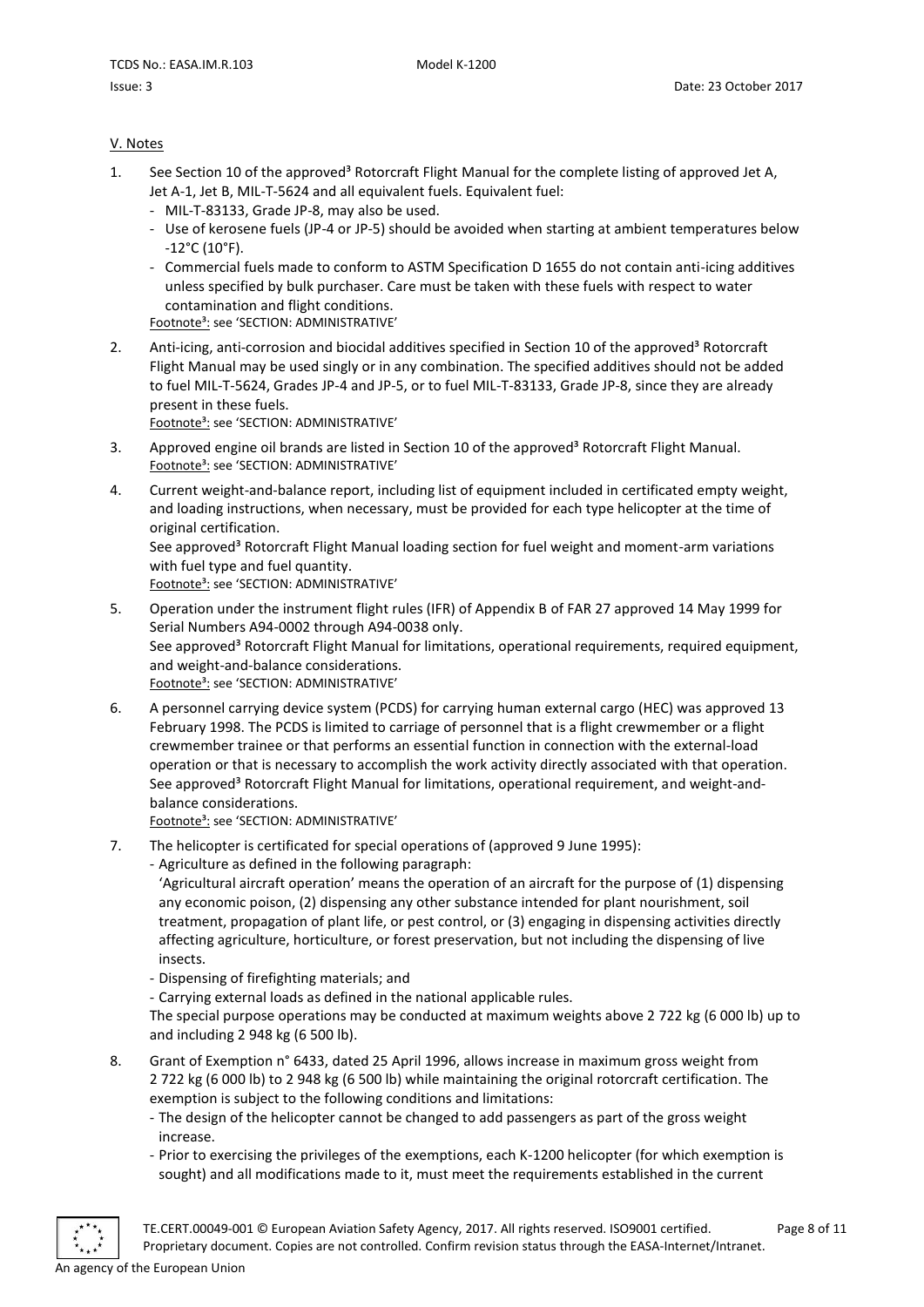#### V. Notes

certification basis, at the increased gross weight. This includes any special requirements for certification: i.e. equivalent levels of safety and special conditions that may have been issued to complete certification.

- All operations above 2 722 kg (6 000 lb) must be limited to agricultural operations as defined in Note 7; dispensing firefighting materials; or carrying external loads as defined in national applicable rules; unless a noise test is conducted prior to increasing the gross weight above 2 722 kg (6 000 lb).
- 9. The conduction of the engine air for the cab heating has to be modified according to Kaman K-1200 K-MAX Service Bulletin No. 044.
- 10. All placards required in the approved<sup>3</sup> Rotorcraft Flight Manual must be installed in the appropriate locations. The following placard must be displayed in front of and clear view of the pilot: "THIS AIRCRAFT MUST BE OPERATED IN COMPLIANCE WITH THE OPERATING LIMITATIONS SPECIFIED IN THE APPROVED<sup>3</sup> FLIGHT MANUAL." Footnote<sup>3</sup>: see 'SECTION: ADMINISTRATIVE'
- 11. Information essential to the proper maintenance of the helicopter is contained in the Kaman Model K-1200 K-MAX Maintenance and Servicing Instructions, Manual KMM, provided with each helicopter. The values of retirement (service) life contained in Chapter 04 or inspection intervals cannot be increased without official approval<sup>3</sup>. Footnote<sup>3</sup>: see 'SECTION: ADMINISTRATIVE'
- 12. Original certification basis limited maximum weight to 2 722 kg (6 000 lb) or less. Special purpose operation (see Note 7) permitted operation to 2 948 kg (6 500 lb) pending Grant of Exemption n° 6433 (see Note 8). FAR, Part 27, Amdt. 37, changed the maximum weight to 3 175 kg (7 000 lb) or less. Maximum weight of 3 175 kg (7 000 lb) without external load approved 23 June 2005 by FAA.
- 13. Designation: Kaman K-MAX® is used as marketing designation for Kaman K-1200 helicopters.
- 14. Manufacturer's eligible serial numbers: s/n A94-0002, A94-0004, and subsequent

\* \* \*

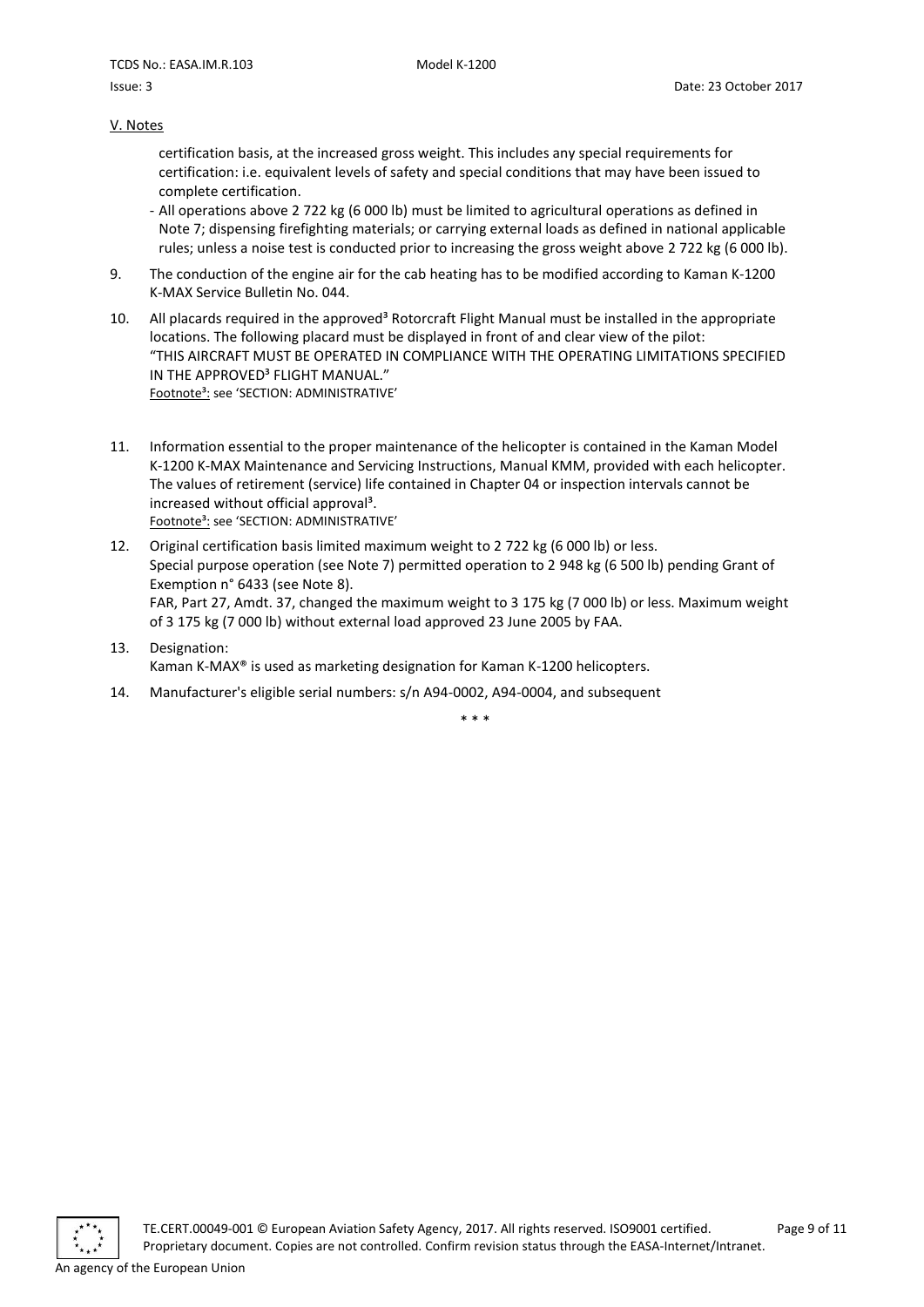# <span id="page-9-0"></span>**SECTION 2: OPERATIONAL SUITABILITY DATA (OSD)**

The OSD elements listed below are approved by the European Aviation Safety Agency as per Commission Regulation (EU) 748/2012, as amended by Commission Regulation (EU) No 69/2014.

# <span id="page-9-1"></span>I. OSD Certification Basis

I.1 Reference Date for determining the applicable OSD requirements

17 February 2014 (entry into force of CR (EU) no 69/2014) 6 April 2016 (application date at EASA)

I.2 MMEL - Certification Basis

Special Condition SC-CS-GEN-MMEL-Non-Complex-Helicopters, published November 2015

- I.3 Flight Crew Data Certification Basis CS-FCD, Initial Issue, dated 31 January 2014
- I.4 SIM Data Certification Basis

n/a

I.5 Maintenance Certifying Staff Data - Certification Basis

n/a

#### <span id="page-9-2"></span>II. OSD Elements

II.1 MMEL

Kaman Aerospace Corporation, K-1200 Helicopter, Master Minimum Equipment List, Report No. R-5181, Original Issue dated 28 August 2017

II.2 Flight Crew Data

K-1200 KMAX Helicopter, EASA OSD, Flight Crew Data (FCD), Type Rating Training, Revision 4, dated 6 October 2017

II.3 SIM Data

n/a

II.4 Maintenance Certifying Staff Data

n/a